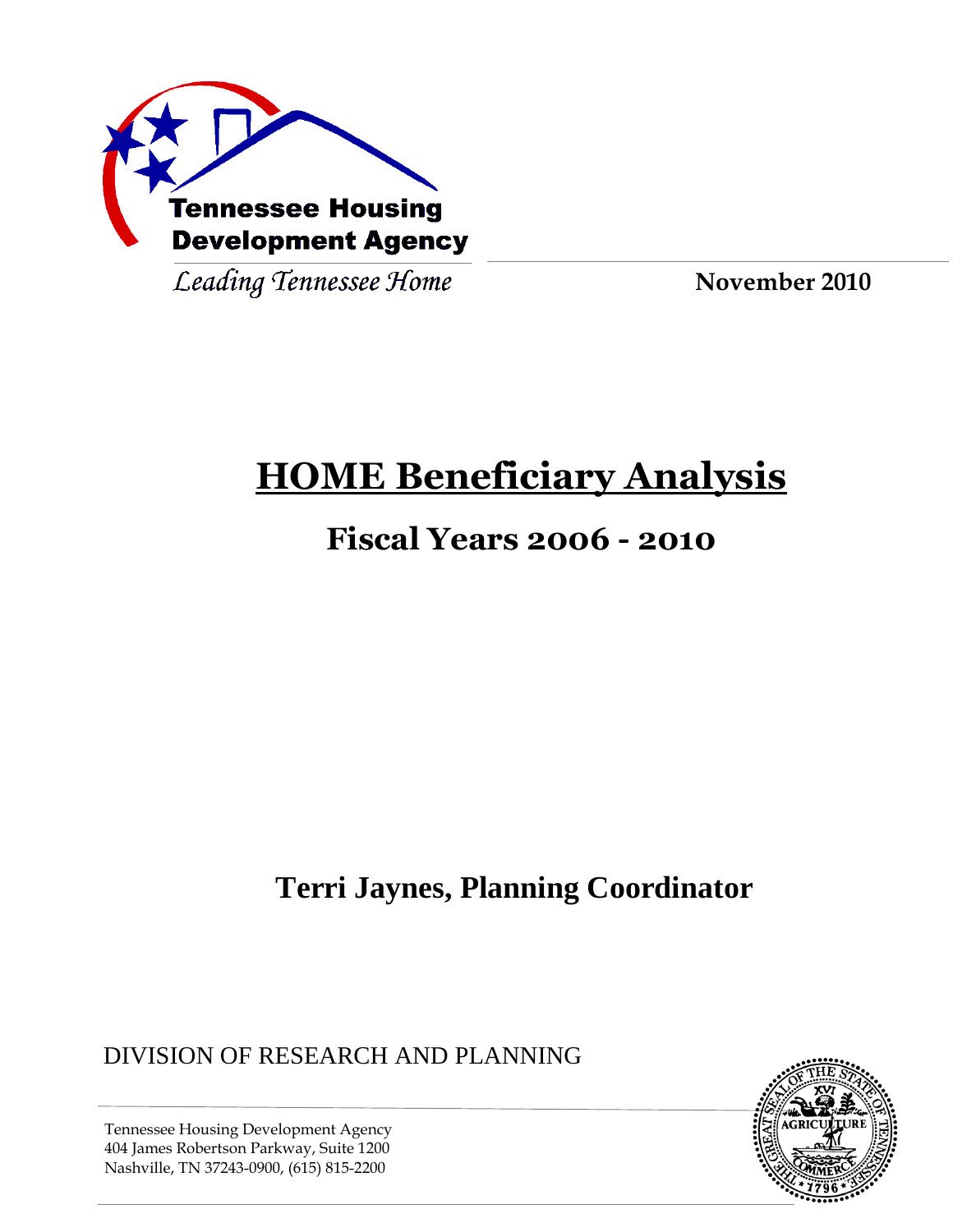

# **Executive Summary**

Beneficiary trends in the HOME program during FY 2006 – FY 2010 followed consistent patterns with prior time periods. The typical HOME beneficiary is:

- Below 50 percent of the area median income (AMI);
- Lives in a one-person household;
- White
- In many cases, elderly.

There were a few exceptions to the trends to note. These are listed below.

- The total annual percentage of minority beneficiaries increased from 19 percent in FY 2009 to 26 percent in FY 2010.
- There have been no Hispanic beneficiaries reported in the previous two fiscal years.
- The trend of serving more very low income families than low income families appears to have returned after 2009 saw similar sized beneficiary populations across the two income levels.

*All mapping assistance in this report was provided by Bettie Teasley Sulmers, Assistant Director, Research & Planning. Additionally, Coralee Holloway, Director of Community Programs, and her staff provided the HOME program descriptions.*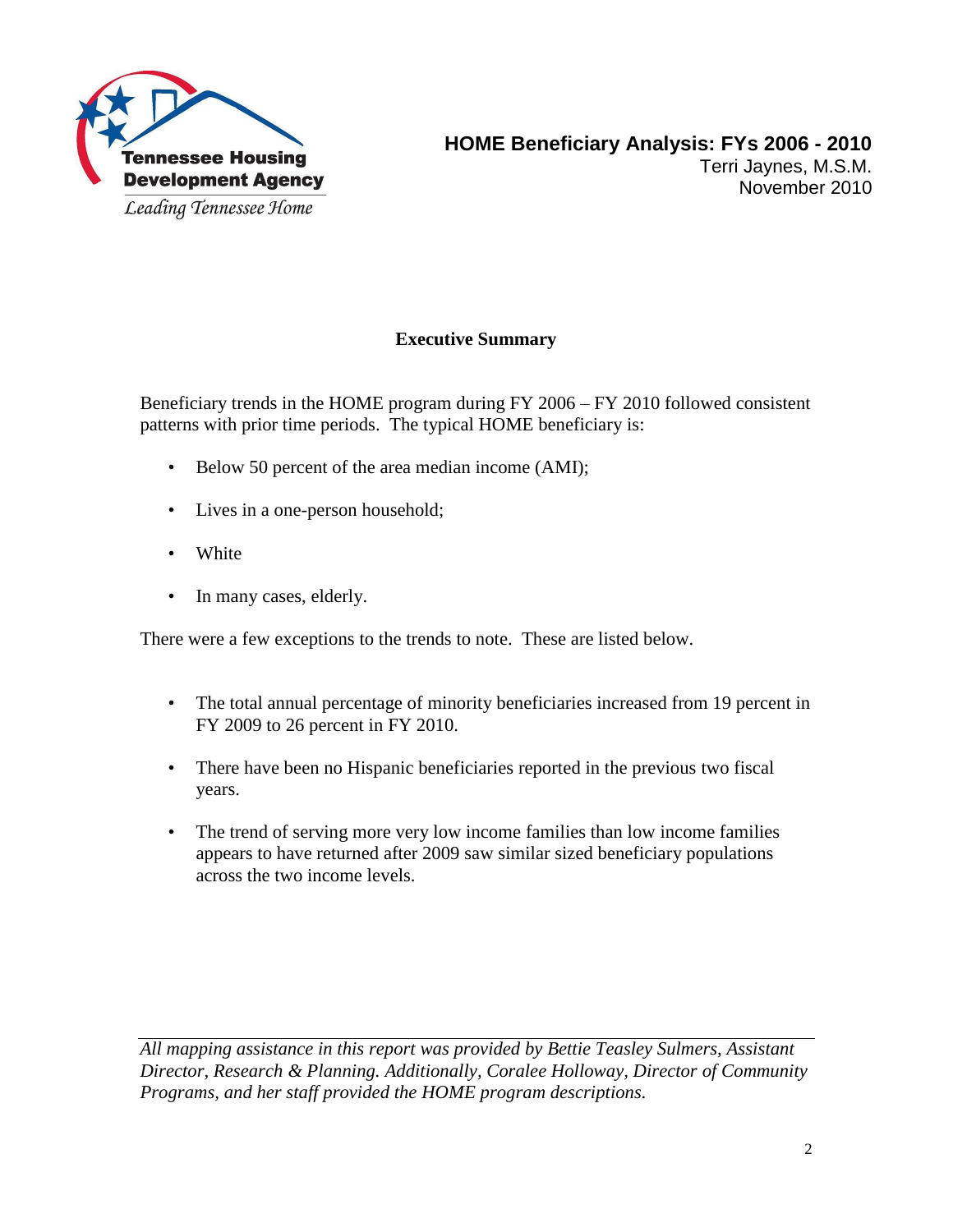This report provides descriptive information on households receiving HOME assistance during Fiscal Years 2006 through 2010. For the purposes of this report, a household is considered a HOME beneficiary when the project is complete. This analysis reports on beneficiaries whose projects were completed between July 1, 2005 and June 30, 2010, corresponding with the State fiscal year. The date of project completion determines which beneficiaries are included in this report, rather than the grant year the project was funded. The grant years represented in this report are 1995 to 2009, meaning that funding for the projects came from grants awarded in these years. The beneficiary information presented comes from Tennessee Housing Development Agency (THDA) data entered into the Integrated Disbursement and Information System (IDIS) and provided in a report by the U.S. Department of Housing and Urban Development (HUD).

This analysis reports on the 2,088 households who received HOME assistance during fiscal years  $2006$  - 2010. All 95 counties in Tennessee<sup>1</sup> have had beneficiaries during this time period. When examined by Grand Division, East Tennessee has the largest proportion of beneficiaries (47%), followed by Middle Tennessee (32%), and finally West Tennessee (21%).

In the following sections, some patterns evident from the data will be discussed briefly.

#### Program Description

l

THDA administers the federally funded HOME program to promote the production, preservation and rehabilitation of housing for low-income households<sup>2</sup>. HOME funds are awarded for homeowner and rental projects through a competitive application process to cities, counties and non-profit organizations outside local Participating Jurisdictions(PJs). Local PJs are those local governments in Tennessee designated by HUD to receive direct HOME funding. The current local PJs are Clarksville, Chattanooga, Jackson, Knoxville, Memphis, Nashville-Davidson County, Knox County, Shelby County and the Northeast Tennessee/Virginia Consortium (the cities of Bristol, Kingsport, Johnson City, Bluff City, Jonesborough and Sullivan and Washington counties). <sup>3</sup> An applicant must apply for at least \$100,000 and may apply for a maximum HOME grant of \$500,000. There is a \$750,000 limit on the amount of HOME funds that can be awarded in any one county.

Community Housing Development Organizations (CHDOs)<sup>4</sup> and non-profit organizations located in a local PJ may apply for projects located outside the PJ. There is

 $1$  In 2001 CHDOs throughout the state were eligible to apply for State HOME funds even if their service area was a HOME local PJ. This resulted HOME funds being awarded in counties that typically would not be served.

 $2$  Those households at or below 80% of the area median income (AMI) for their county.

<sup>&</sup>lt;sup>3</sup> The Northeast Tennessee/Virginia HOME Consortium (the only HOME Consortium in the State of Tennessee) was initially funded July 1, 2003. In 2003-04, the original members of the Consortium were Bristol, Tennessee & Virginia, Bluff City, Johnson City and Kingsport. In 2005-06, Sullivan and Washington County, Tennessee, joined the Consortium, and in 2007-08, the City of Jonesborough, became a member of the Consortium.

 $4 \text{ A CHDO}$  is a private, non-profit organization that meets all the requirements for a non-profit, plus the following additional requirements: it is neither controlled by, nor under the direction of, individuals or entities seeking to derive profit or gain from the organization; it does not include a public body; it maintains accountability to low income community residents; it has a demonstrated capacity for carrying out activities assisted with HOME funds; and, it has a history of serving the community within which the housing to be assisted with HOME funds is to be located.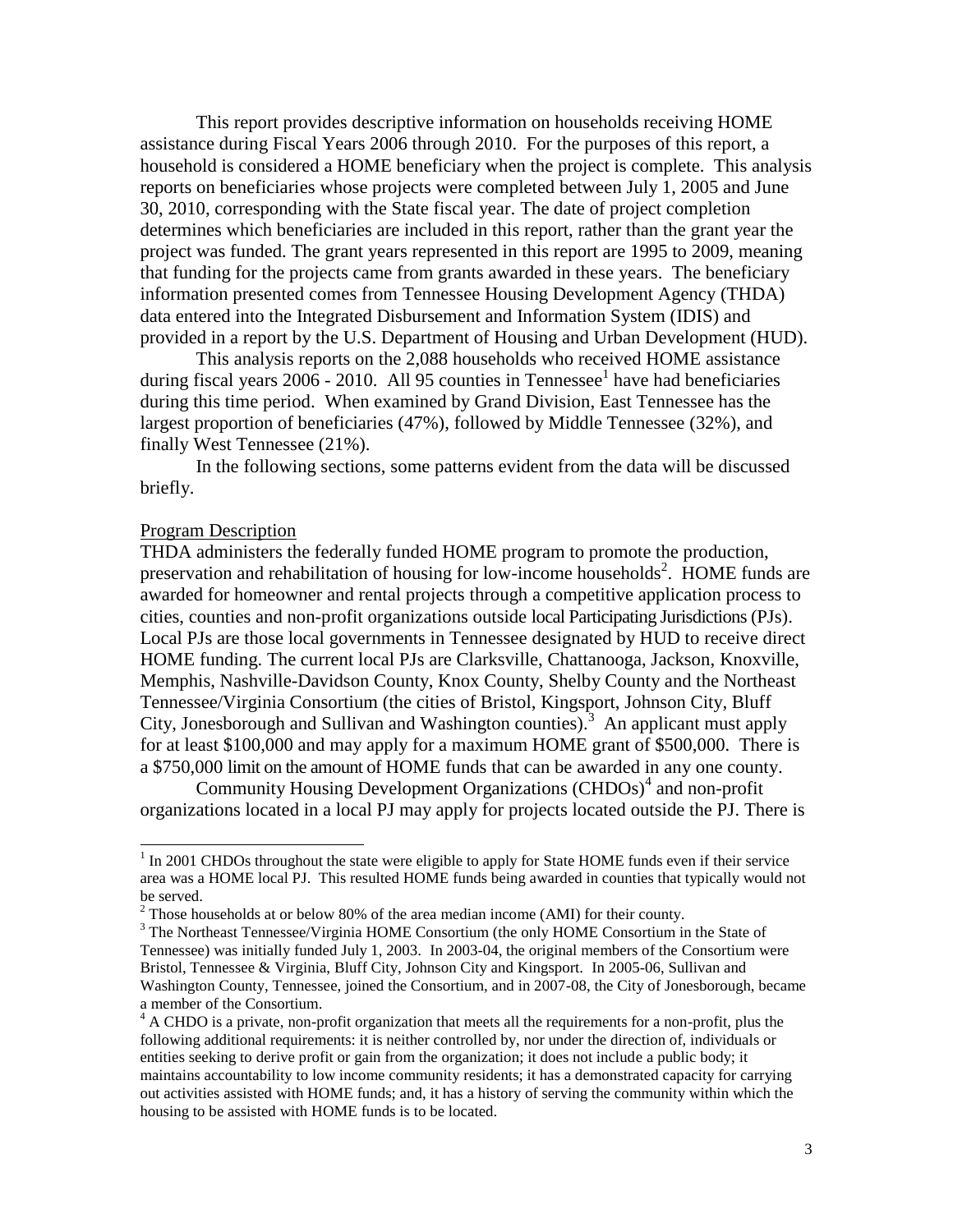one exception to the restriction on State HOME funds within a PJ. THDA accepts applications for the CHDO set-aside for projects in Clarksville, Jackson, Knox County and Shelby County. The THDA HOME funding to successful CHDO applicants for projects in these four jurisdictions will be reduced by the amount of funding the CHDO receives from the local PJ to keep within the \$500,000 maximum grant.

THDA provides the required federal match. Although no local match is required from applicants, THDA will count toward its matching requirement any non-federal project funds that qualify as match under the HOME rule. The allocation amounts for the last five fiscal years are presented in Appendix A.

#### Location

THDA allocates funds based on three application types, Regional, CHDO, and Special Needs. THDA allocates 65 percent of the funds across groups of counties that are determined regionally by corresponding to the existing nine development districts across the State. The allocations are based upon the regional distribution of low-income households outside the local PJs making HOME a primarily rural program, with the exception of CHDO and Special Needs projects. Ten percent of the total allocation is reserved for eligible applicants proposing special needs projects. Special needs projects include, but are not limited to, housing designed for persons with an unusual need due to a condition that can be either a permanent or temporary disability. Fifteen percent of the total allocation is reserved for eligible applicants proposing CHDO projects as is federally mandated. The Special Needs and CHDO beneficiaries have been included in the regional totals. There were 196 reported Special Needs beneficiaries during the time period specified.

Table 1 illustrates the region (corresponding to the development districts) with the largest cumulative number of beneficiaries during fiscal years 2006 - 2010 is East Tennessee (23%). The second largest is the Greater Nashville region (14%). These variations in population served are, in large part, a function of the number of eligible households in the region.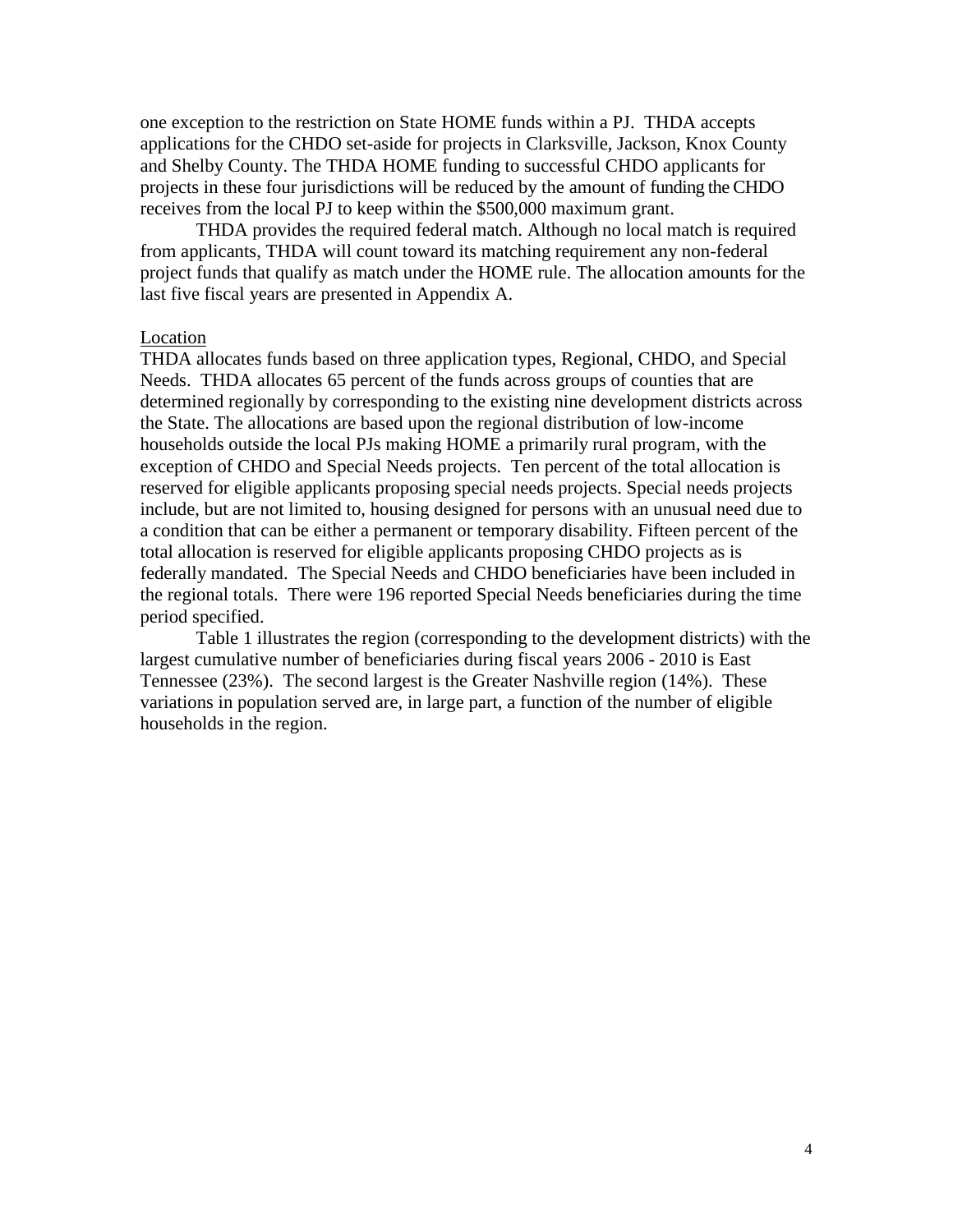| Grand<br><b>Division</b> | <b>Region</b>              | 2006 | 2007 | 2008 | 2009 | 2010           | <b>Total</b> | $%$ of<br><b>Cumulative</b><br><b>Total</b> |
|--------------------------|----------------------------|------|------|------|------|----------------|--------------|---------------------------------------------|
|                          | <b>East Tennessee</b>      | 103  | 105  | 132  | 63   | 76             | 479          | 23%                                         |
| East                     | <b>First Tennessee</b>     | 55   | 45   | 67   | 61   | 34             | 262          | 13%                                         |
|                          | <b>Southeast Tennessee</b> | 47   | 40   | 62   | 45   | 44             | 238          | 11%                                         |
|                          | <b>Greater Nashville</b>   | 31   | 122  | 55   | 27   | 59             | 294          | 14%                                         |
| <b>Middle</b>            | <b>South Central</b>       | 25   | 38   | 39   | 47   | 8              | 157          | 8%                                          |
|                          | <b>Upper Cumberland</b>    | 48   | 58   | 45   | 46   | 29             | 226          | 11%                                         |
|                          | <b>Memphis Area</b>        | 23   | 19   | 9    | 10   | 9              | 70           | 3%                                          |
| West                     | <b>Northwest Tennessee</b> | 53   | 50   | 28   | 41   | $\overline{2}$ | 174          | 8%                                          |
|                          | <b>Southwest Tennessee</b> | 31   | 62   | 34   | 19   | 42             | 188          | 9%                                          |
| <b>Total</b>             |                            | 416  | 539  | 471  | 359  | 303            | 2,088        | 100%                                        |

#### **Table 1. HOME Program Households by Location FY 2006 – FY 2010**

On a county level, Anderson County, with 89, has the highest cumulative number of beneficiaries followed by Carter County, with 71 beneficiaries in fiscal years 2006 - 2010, as demonstrated in Figure 1.





10 to 20 (48)  $1$  to  $10(11)$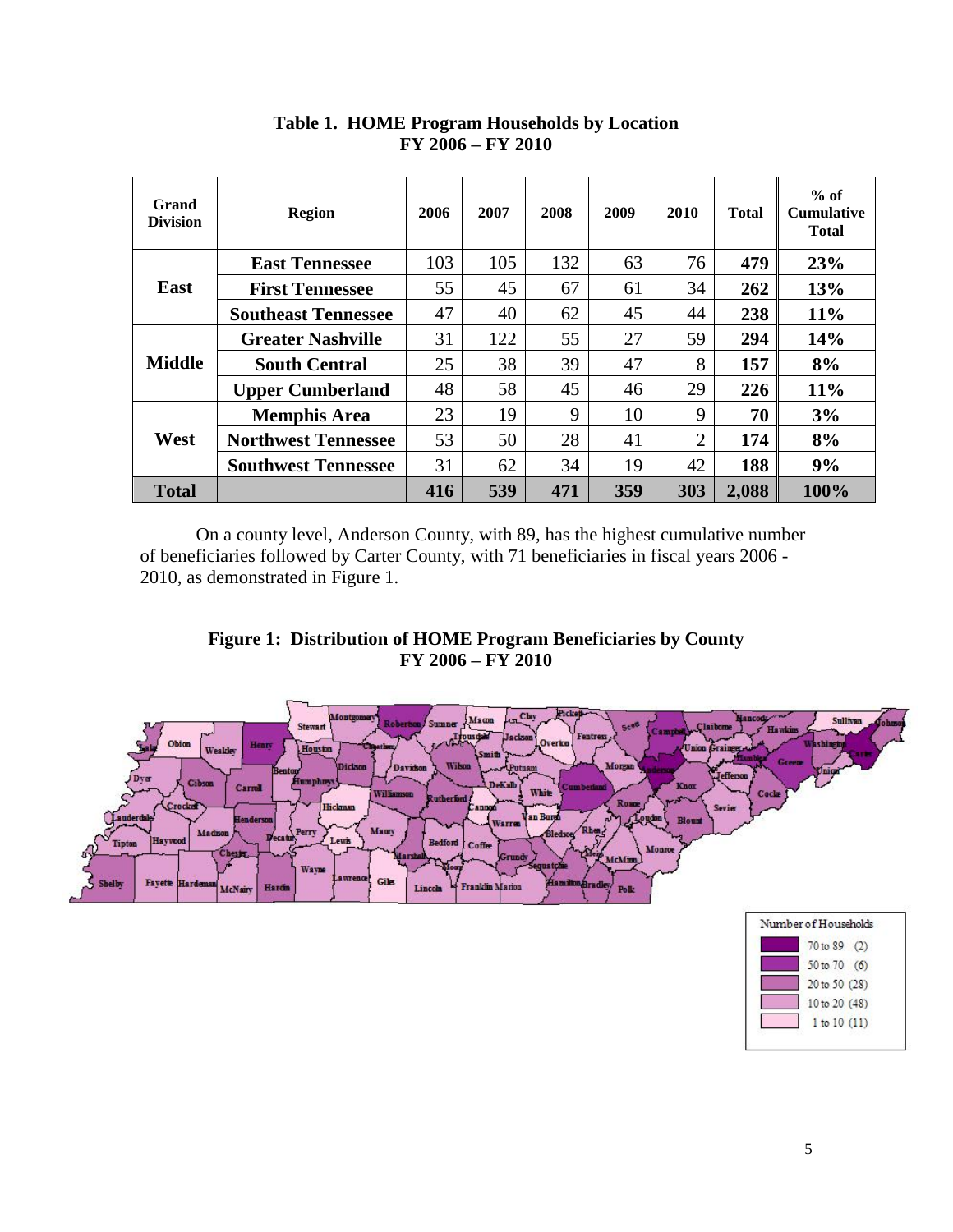#### Income Level

*.* 

As demonstrated in tables 2 and 3, 62 percent of the households in this analysis are categorized as having a "very low" income level. This means that the annual household income is 50 percent or less than the area median income (AMI) in their designated county. Thirty-six percent of the households in this analysis are categorized as having a "low" income level, meaning that the annual household income is between 50 percent and 80 percent of the area median income in their designated county. The units for the remaining two percent were reported as being vacant, meaning that at the time of project completion, the beneficiary had not yet been identified. With the exception of FY 2009, this distribution of low and very low income households is consistent with what we have found in previous years.

| % of Area                      |                |      | <b>Percent</b> |          |      |                       |          |  |
|--------------------------------|----------------|------|----------------|----------|------|-----------------------|----------|--|
| <b>Median</b><br><b>Income</b> | 2006           | 2007 | 2008           | 2009     | 2010 | Grand<br><b>Total</b> | of Total |  |
| $50\%$ or less                 |                |      |                |          |      |                       |          |  |
| of AMI                         | 255            | 367  | 302            | 179      | 188  | 1,291                 | 62%      |  |
| $50\% - 80\%$                  |                |      |                |          |      |                       |          |  |
| of AMI                         | 159            | 148  | 166            | 180      | 102  | 755                   | 36%      |  |
| Vacant*                        | $\overline{2}$ | 24   | 3              | $\theta$ | 13   | 42                    | 2%       |  |
| <b>Total</b>                   | 416            | 539  | 471            | 359      | 303  | 2,088                 | 100%     |  |

## **Table 2. Income Level for HOME Beneficiaries FY 2006 - 2010**

*\*Vacant units are those units that had no identified beneficiaries at the time of project completion. This is not meant to imply that the units are still vacant.* 

#### **Table 3. Income Level of HOME Households Served by Grand Division FY 2006 – FY 2010**

|                    | <b>Total</b> |     |      |     |      |     |      |     |      |     |                  |     |                       |                    |        |
|--------------------|--------------|-----|------|-----|------|-----|------|-----|------|-----|------------------|-----|-----------------------|--------------------|--------|
| Grand              | 2006         |     | 2007 |     | 2008 |     | 2009 |     | 2010 |     | <b>Sub-Total</b> |     |                       | $%$ of             | $%$ of |
| <b>Division</b>    |              |     |      |     |      |     |      |     |      |     |                  |     | Grand<br><b>Total</b> | <b>Very</b><br>Low | Low    |
|                    | VL           | L   | VL   | L   | VL   | L   | VL   | L   | VL   | L   | VL               | L   |                       |                    |        |
| <b>EAST</b>        | 116          | 72  | 147  | 60  | 204  | 61  | 90   | 68  | 93   | 54  | 650              | 315 | 965                   | 50%                | 42%    |
| <b>MIDDLE</b>      | 75           | 46  | 144  | 46  | 66   | 66  | 61   | 70  | 57   | 35  | 403              | 263 | 666                   | 31%                | 35%    |
| <b>WEST</b>        | 64           | 41  | 76   | 42  | 32   | 39  | 28   | 42  | 38   | 13  | 238              | 177 | 415                   | 19%                | 23%    |
| <b>SUB-TOTAL</b>   | 255          | 159 | 367  | 148 | 302  | 166 | 179  | 180 | 188  | 102 | 1,291            | 755 | 2,046                 | 100%               | 100%   |
| Vacant*            |              | ◠   | 24   |     | 3    |     | 0    |     |      | 13  | 42               |     | 42                    |                    |        |
| <b>GRAND TOTAL</b> |              | 416 | 539  |     | 471  |     | 359  |     |      | 303 | 2,088            |     | 2,088                 |                    |        |

*\*Vacant units are those units that had no identified beneficiaries at the time of project completion. This is not meant to imply that the units are still vacant.* 

| VL       | 50% or less of AMI      |
|----------|-------------------------|
| <b>L</b> | Between 50% and 80% AMI |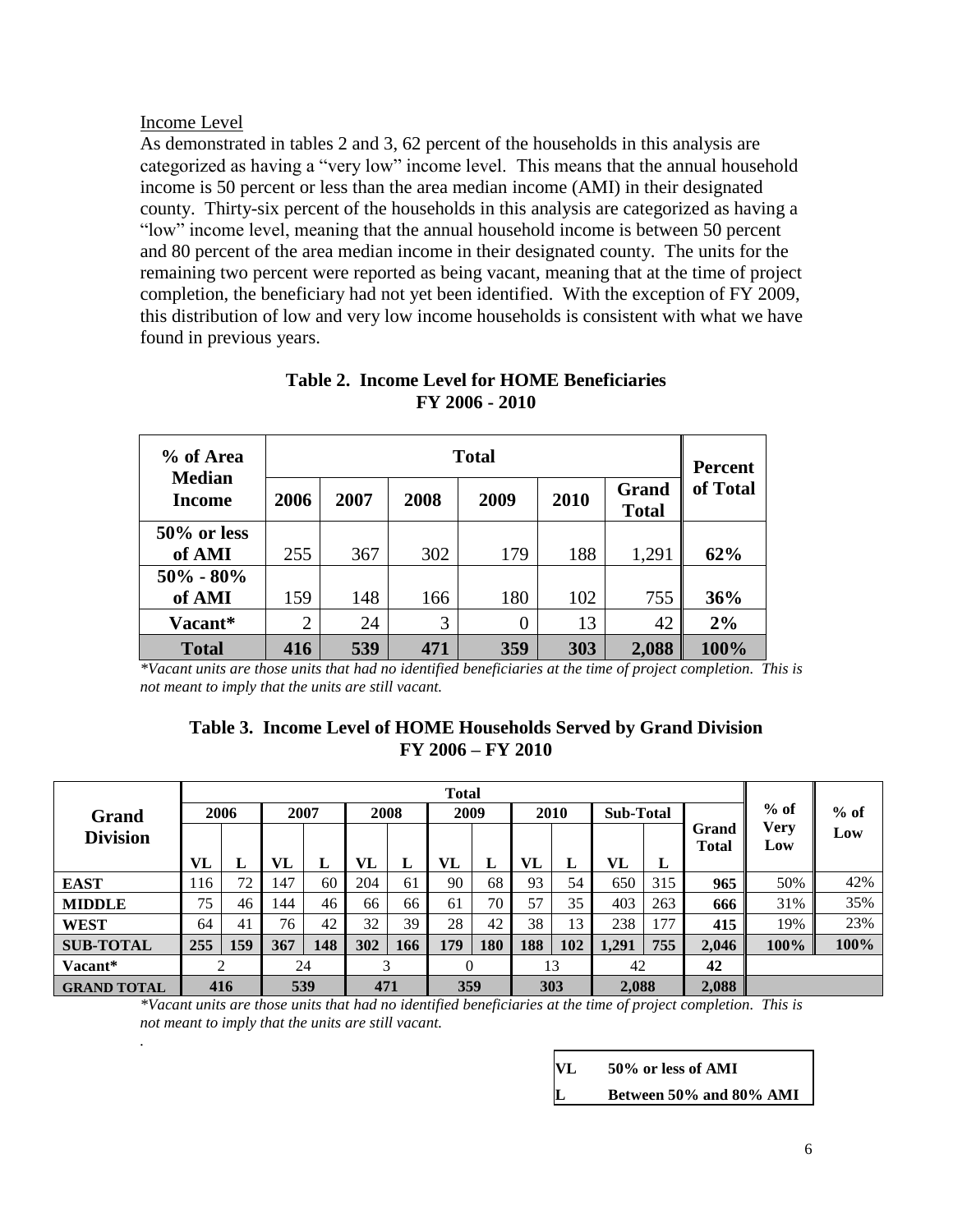# Racial/Ethnic Characteristics

Table 5 illustrates that approximately 79 percent of the households represented in this analysis have a head of household who is white. Additionally, approximately 19 percent of the households represented have a head of household who is African-American. The remaining two percent are made up of other minority groups, including American Indians and those identified as "Other Multi Racial". Less than half of a percent of beneficiaries during fiscal years 2006 – 2010 are classified as Hispanic.

|                           |          | $%$ of   |          |                  |                  |                                   |                                   |
|---------------------------|----------|----------|----------|------------------|------------------|-----------------------------------|-----------------------------------|
| <b>Race/Ethnicity</b>     | 2006     | 2007     | 2008     | 2009             | 2010             | <b>Cumulative</b><br><b>Total</b> | <b>Cumulative</b><br><b>Total</b> |
| White                     | 339      | 411      | 386      | 289              | 224              | 1,649                             | 78.98%                            |
| <b>Black</b>              | 74       | 102      | 81       | 68               | 66               | 391                               | 18.73%                            |
| <b>Asian</b>              | $\Omega$ | $\theta$ | $\theta$ | ı                | $\overline{0}$   |                                   | 0.05%                             |
| Am. Indian/ Alaska Native | $\Omega$ |          |          |                  | $\overline{0}$   | 3                                 | 0.14%                             |
| <b>Other Multi Racial</b> |          |          | $\Omega$ | 0                | $\overline{0}$   | 2                                 | 0.09%                             |
| Vacant*                   | 2        | 24       | 3        | 0                | 13               | 42                                | 2.01%                             |
| <b>TOTAL</b>              | 416      | 539      | 471      | 359              | 303              | 2,088                             | 100.00%                           |
| <b>Hispanic</b>           |          | 5        | 3        | $\boldsymbol{0}$ | $\boldsymbol{0}$ | 9                                 | 0.43%                             |

|                     | <b>Table 5. Racial/Ethnic Characteristics of HOME Households Served</b> |
|---------------------|-------------------------------------------------------------------------|
| $FY$ 2006 – FY 2010 |                                                                         |

*\*Vacant units are those units that had no identified beneficiaries at the time of project completion. This is not meant to imply that the units are still vacant.* 

#### **Table 6. Racial/Ethnic Characteristics of HOME Households Served by Income Level: FY 2006 – FY 2010**

|                           |          | <b>Total</b>   |          |          |          |          |          |            |          |          |                  |          |                       |                              |               |
|---------------------------|----------|----------------|----------|----------|----------|----------|----------|------------|----------|----------|------------------|----------|-----------------------|------------------------------|---------------|
| <b>Race/Ethnicity</b>     |          | 2006           |          | 2007     |          | 2008     | 2009     |            | 2010     |          | <b>Sub-Total</b> |          | Grand<br><b>Total</b> | $%$ of<br><b>Very</b><br>Low | $%$ of<br>Low |
|                           | VL       | L              | VL       | L        | VL       | L        | VL       | L          | VL       | L        | VL               | L        |                       |                              |               |
| White                     | 211      | 128            | 290      | 121      | 255      | 131      | 155      | 134        | 142      | 82       | 1,053            | 596      | 1,649                 | 81.5%                        | 79.0%         |
| <b>Black</b>              | 44       | 30             | 76       | 26       | 46       | 35       | 23       | 45         | 46       | 20       | 235              | 156      | 391                   | 18.2%                        | 20.7%         |
| <b>Asian</b>              | $\Omega$ | $\Omega$       | $\Omega$ | $\Omega$ | $\Omega$ | $\Omega$ |          | $\Omega$   | 0        | $\theta$ |                  | $\Omega$ |                       | 0.1%                         | $0.0\%$       |
| Am. Indian/               |          |                |          |          |          |          |          |            |          |          |                  |          |                       | 0.1%                         | 0.1%          |
| <b>Alaska Native</b>      | $\Omega$ | $\theta$       | $\Omega$ | $\Omega$ |          | $\Omega$ | $\Omega$ |            | 0        | 0        |                  |          | $\overline{2}$        |                              |               |
| <b>Other Multi Racial</b> | $\Omega$ |                |          |          | $\Omega$ | $\Omega$ | $\Omega$ | $\Omega$   | $\Omega$ | $\theta$ |                  | ◠        | 3                     | 0.1%                         | 0.2%          |
| <b>SUB-TOTAL</b>          | 255      | 159            | 367      | 148      | 302      | 166      | 179      | <b>180</b> | 224      | 66       | 1,291            | 755      | 2,046                 | 100%                         | 100%          |
| Vacant*                   |          | $\overline{2}$ |          | 24       |          | 3        | $\Omega$ |            | 13       |          | 42               |          | 42                    |                              |               |
| <b>GRAND TOTAL</b>        |          | 416            |          | 539      |          | 471      | 359      |            | 303      |          | 2,088            |          | 2,088                 |                              |               |
| <b>Hispanic</b>           | 0        |                | 4        |          | 2        |          | 0        | $\Omega$   | 0        | 0        | 6                | 3        | 9                     | .005%                        | .004%         |

*\*Vacant units are those units that had no identified beneficiaries at the time of project completion. This is not meant to imply that the units are still vacant.* 

| $\mathbf{V}$ | 50% or less of AMI      |
|--------------|-------------------------|
| $\mathbf{L}$ | Between 50% and 80% AMI |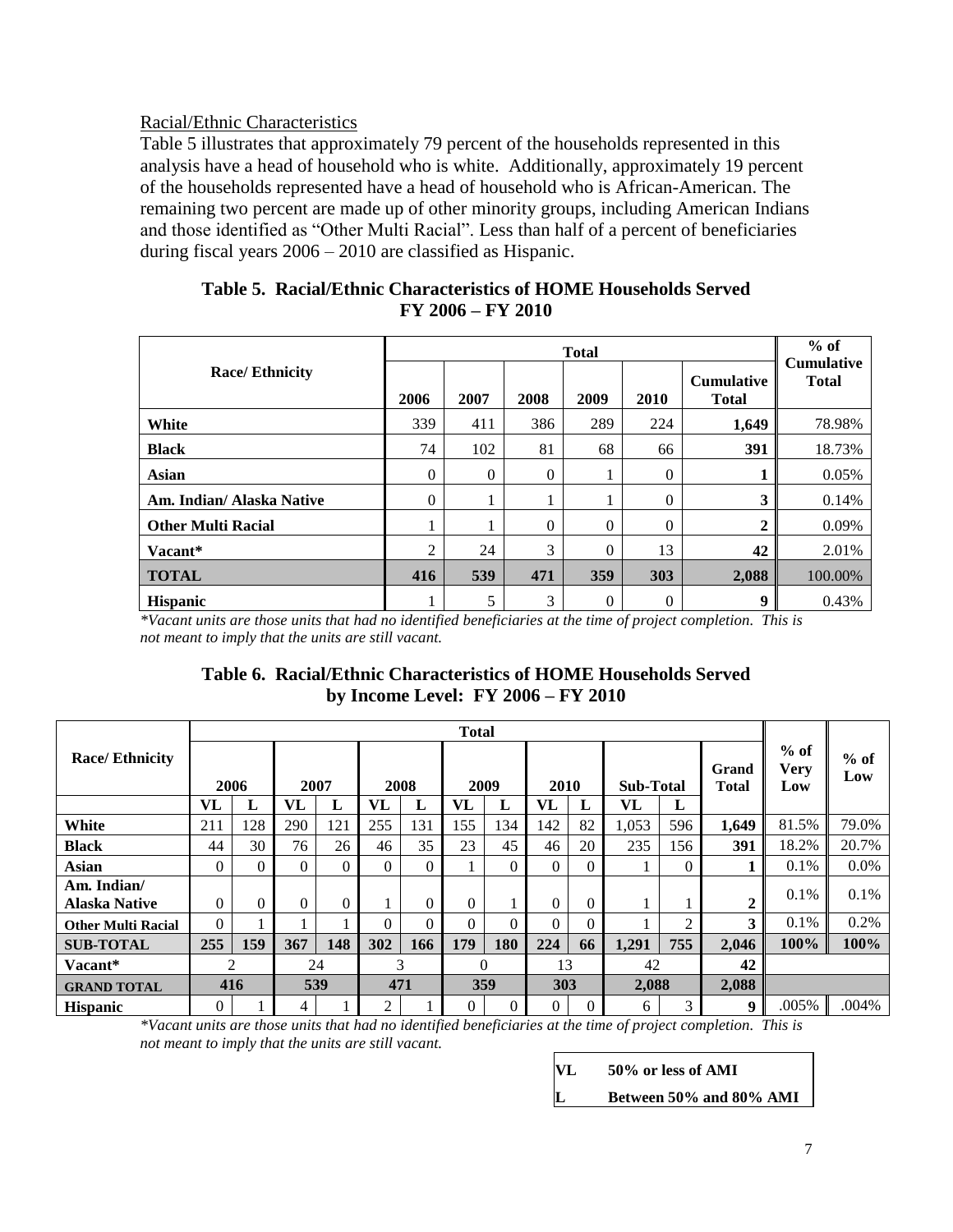#### Household Type

Figure 2 illustrates information on household type. The household type with the largest number of beneficiaries during the period is elderly households (41%). The household type with the second highest number of beneficiaries represented is single/non-elderly households (29%).



*not meant to imply that the units are still vacant.*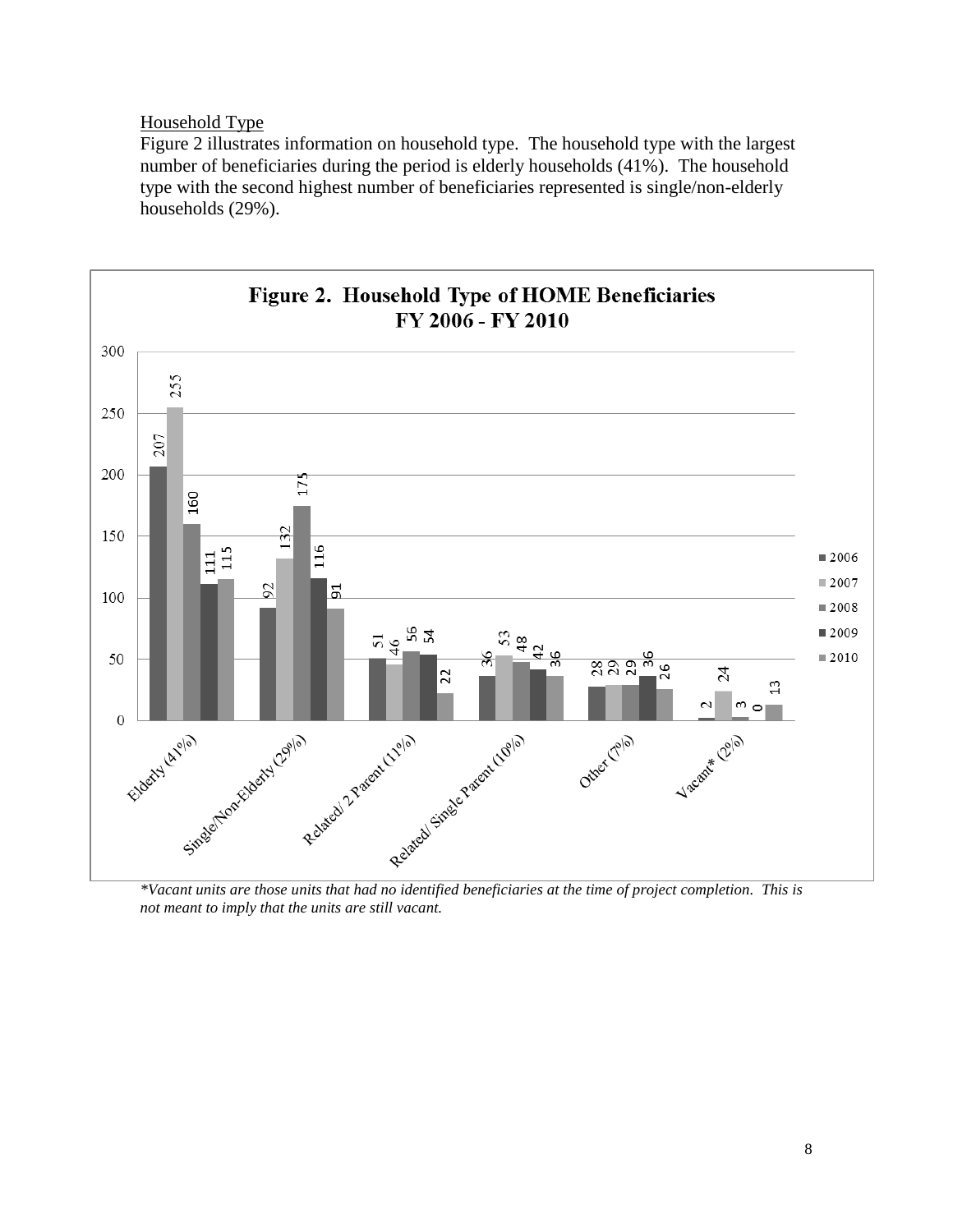Household Size

Figure 3 illustrates household size. Forty-seven percent of households in this analysis are 1-person households. The second most frequent household size is 2-person households (22%).



*\*Vacant units are those units that had no identified beneficiaries at the time of project completion. This is not meant to imply that the units are still vacant.* 

With the addition of 2010 data, HOME beneficiary demographics remain quite similar across the years. Fiscal Year 2010 saw an increase in the percent of minority beneficiaries. Additionally, the grand division totals seem to favor East Tennessee. This is due primarily to a greater percentage of households in East Tennessee being eligible in areas not included in PJs, as compared to the other two grand divisions.